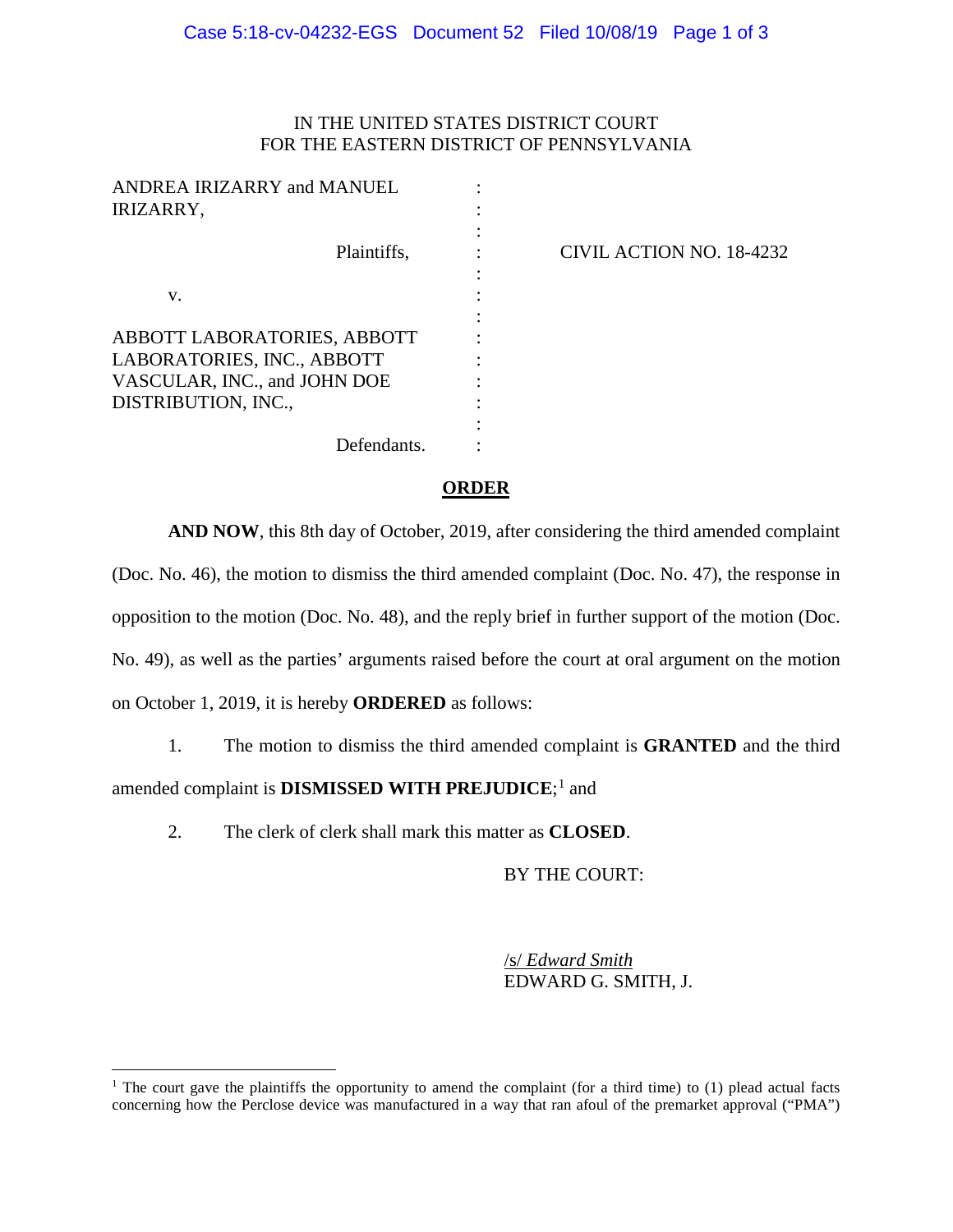requirements applicable to the device under the Medical Device Amendments ("MDA") to the Food Drug and Cosmetic Act ("FDCA"), and (2) to articulate claims that were based on a violation of a common law duty under Pennsylvania law, rather than the FDCA itself, which does not provide a private right of action. Mar. 28, 2019 Order at 1–2, Doc. No. 36. With regard to the PMA requirements, they define the "narrow gap through which a plaintiff's state-law claim must fit if it is to escape express or implied preemption" based on the Supreme Court's holdings in *Riegel v. Medtronic, Inc.*, 552 U.S. 312 (2008) and *Buckman Co. v. Plaintiffs' Legal Committee*, 531 U.S. 341 (2001). *In re Medtronic, Inc., Sprint Fidelis Leads Prod. Liab. Litig.*, 623 F.3d 1200, 1204 (8th Cir. 2010) (citation and internal quotation marks omitted).

 $\overline{a}$ 

Here, the plaintiffs are unable to establish that the Perclose device was manufactured in a manner that violated the PMA requirements. Essentially, their allegations do not fit through the "narrow gap" necessary to avoid preemption. The original complaint lacked any specific allegations of the way in which the device was manufactured that failed to comply with the PMA requirements. In an attempt to overcome this deficiency, the plaintiffs appended to their third amended complaint the affidavit of J. Lawrence Stevens, a purported expert with over 20 years of FDA experience. However, the court cannot consider Mr. Stevens' affidavit at this juncture of the case because it is not a "written instrument" as defined by Federal Rule of Civil Procedure 10. *See* Fed. R. Civ. P. 10(c) (providing that "written instruments" may be considered at pleading).

In *Rose v. Bartle*, 871 F.2d 331 (3d Cir. 1989), the Third Circuit determined that an affidavit did not constitute a written instrument under Rule 10. *Id.* at 339 n.3. Notably, the affidavit in *Rose* was not an expert opinion. However, the Third Circuit's logic in excluding the affidavit is instructive in the case before this court. The Third Circuit explained that "[t]he case law demonstrates . . . that the types of exhibits incorporated within the pleadings by Rule  $10(c)$  consist largely of documentary evidence, specifically, contracts, notes, and other 'writing[s] on which [a party's] action or defense is based.'" *Id.* (citing 5 C. Wright & A. Miller, Federal Practice and Procedure § 1327, at 489). "Lengthy exhibits containing . . . evidentiary matter" do not fall into any of those permissible categories. *Id.* (internal quotation marks omitted). Mr. Stevens' affidavit is not documentary evidence on which the plaintiffs' action is based. Rather, it is much more akin to a lengthy exhibit containing evidentiary material. For this reason, this court cannot consider Mr. Stevens' affidavit at the motion to dismiss stage.

Further, the portions of Mr. Stevens' affidavit that have any potential to remedy the deficiencies in the plaintiffs' complaint are his opinions. The court can only consider facts at the motion to dismiss stage, not opinions. *See Ashcroft v. Iqbal*, 556 U.S. 662, 678 (2009) ("To survive a motion to dismiss, a complaint must contain sufficient *factual* matter, accepted as true, to state a claim to relief that is plausible on its face.") (emphasis added) (internal quotation marks omitted); *see also Kramer v. Van Dyke Pub. Sch.*, 918 F. Supp. 1100, 1104 (E.D. Mich. 1996) ("The court need not . . . accord the presumption of truthfulness to any legal conclusion, opinions or deductions, even if they are couched as factual allegations."); *Frederick v. Se. Pa. Transp. Auth.*, 892 F. Supp. 122, 124 (E.D. Pa. 1995) ("In considering a Rule 12(b)(6) motion, a court must primarily consider the allegations contained in the complaint, although matters of public record, orders, items appearing in the record of the case and exhibits attached to the complaint may also be taken into account."); *cf. Fin. Acquisition Partners LP v. Blackwell*, 440 F.3d 278, 285–86 (5th Cir. 2006) (affirming district court's decision striking opinion/conclusion portions of expert affidavit submitted with complaint when ruling on motion to dismiss under Rule 12(b)(6) because "[Private Securities Litigation Reform Act] complaints must allege specific facts demonstrating material misstatements or omissions made with scienter. Even if *non-opinion* portions of an expert's affidavit constitute an instrument pursuant to Rule 10, opinions cannot substitute for facts under the PSLRA"); *DeMarco v. DepoTech Corp.*, 149 F. Supp. 2d 1212, 1221 (S.D. Cal. 2001) (striking expert affidavit attached to class action securities complaint because "considering an expert affidavit would so complicate the procedural posture of a motion to dismiss that it would become virtually indistinguishable from a motion for summary judgment," and pointing out that "[a] better approach might be to include the expert's nonconclusory assertions within specific paragraphs in the complaint" because the court construes nonconclusory allegations of the complaint as true for purposes of a motion to dismiss under Rule  $12(b)(6)$ .

Aside from Mr. Stevens' affidavit, the plaintiffs' only other additions to the amended complaint were two medical device reports. The plaintiffs claim that these two medical device reports—representing 0.09% of the lot demonstrate that the Perclose device which injured Mr. Irizarry was part of a defective lot. *See* Pls.' 3d Am. Compl. at ¶¶ 27, 54, 74. However, much like previous iterations of the plaintiffs' complaint, this allegation does not articulate *how* the Perclose device violated its PMA requirements. *See Riegel*, 552 U.S. 312, 318 (2008).

This court sympathizes with the plaintiffs' inability to meet this standard without the benefit of discovery. However, the preemption of the plaintiffs' claims comports with Congress's purpose in enacting the MDA. *See* 21 U.S.C. § 360 $j(g)(1)$  ("It is the purpose of [the MDA] to encourage, to the extent consistent with the protection of the public health and safety and with ethical standards, the discovery and development of useful devices intended for human use and to that end to maintain optimum freedom for scientific investigators in their pursuit of that purpose.");